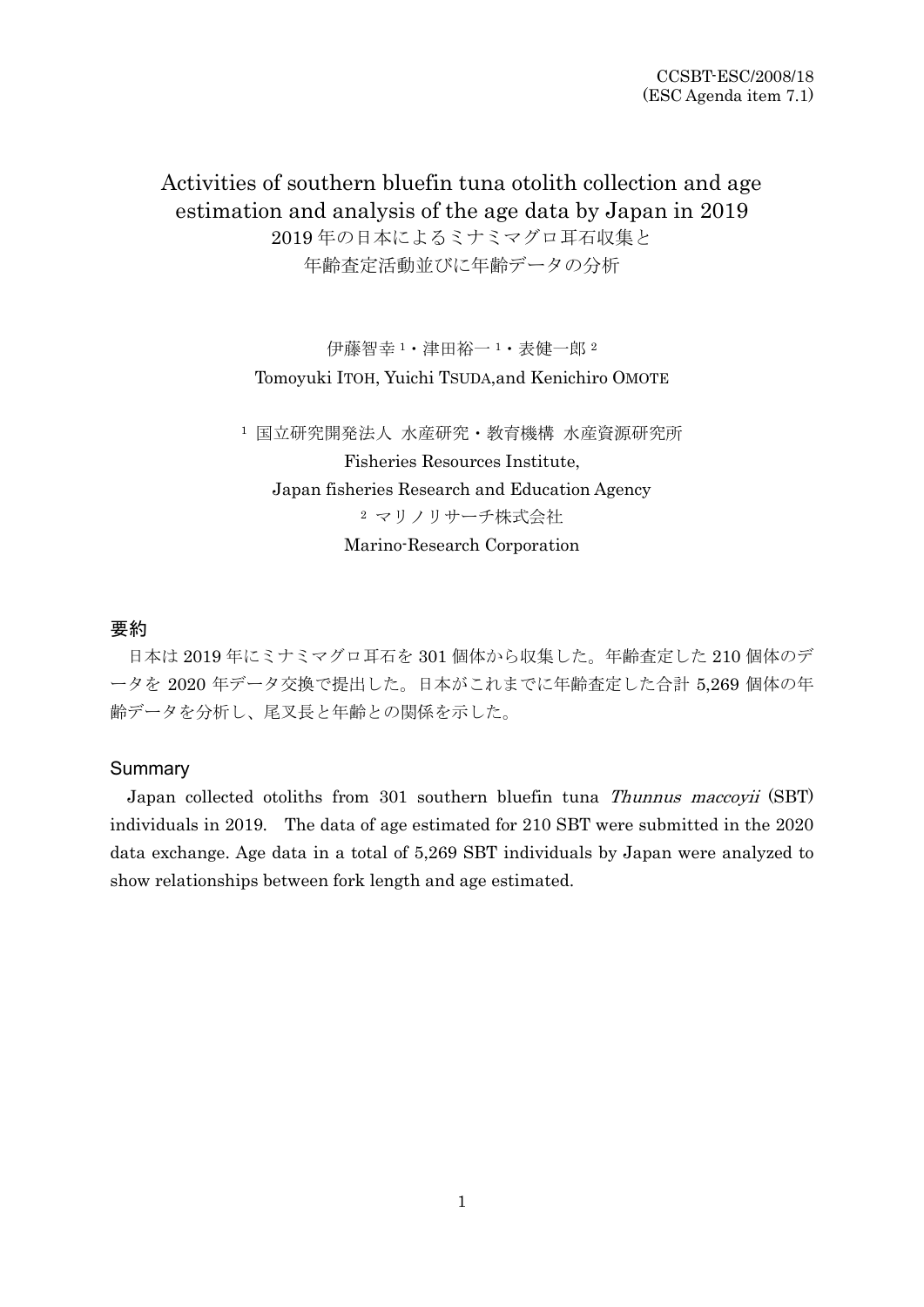## 1. Activities of otolith collection

In 2019, Japan collected otoliths from a total of 301 southern bluefin tuna Thunnus maccoyii (SBT) individuals. 246 out of 301 otoliths came from commercial longline vessels through the scientific observer program (Itoh et al., CCSBT-ESC/2008/17). In addition, 53 and 2 otoliths were collected from the age-1 trolling survey in 2020 and age-0 distribution survey in 2019, respectively (Itoh and Tsuda, CCSBT-ESC/2008/19).

### 2. Analysis of accumulated age dataset

The age estimation data from otoliths collected in 2019 will be provided through the CCSBT Scientific data exchange next year. Data of age estimated for 210 SBT were added this year. They were caught in 2016 or 2018, from Area 7, 8, or 9, ranged from 108 to 176 cm FL. Their estimated age was from 4 to 22. The dataset file was submitted in the CCSBT data exchange in 2020.

The total number of otoliths which was analyzed for age estimation reached 5,286 individuals for 21 years (Table 1). Table 2 shows the frequency of reliability of age estimation by fork length class, 17 otoliths out of 5,286 individuals (0.32%) were not able to be estimated its ages (readability is 0). No otolith was assigned to readability 5 (no doubt). These age data have been submitted to CCSBT from 2005.

Statistical values of 5,269 individuals that analyzed are shown for age estimated by 5 cm fork length class (Table 2) and fork length by age estimated (Table 3). Relationships between fork length and age estimated are shown in Fig. 1 and Fig. 2. While there are a few outliers, the majority of plots seems to be appropriate. Parameters of von Bertalanffy growth equation were estimated by the least square method as follows.

Linf = 181.4 cm,  $K = 0.164$ , t0 = -1.674 (year)

# References

- Anon (2002) Report of the Direct Age Estimation Workshop. Victoria, Australia. 11-14 June 2002.
- Itoh, T., Tsuda, Y., Inoue, Y., Semba, Y. and Ochi, D. (2020) Report of Japanese scientific observer activities for southern bluefin tuna fishery in 2019. CCSBT-ESC/2008/17.
- Itoh, T., and Tsuda, Y. (2020) Report of the piston-line trolling monitoring survey for the age-1 southern bluefin tuna recruitment index in 2019/2020. CCSBT-ESC/2008/19.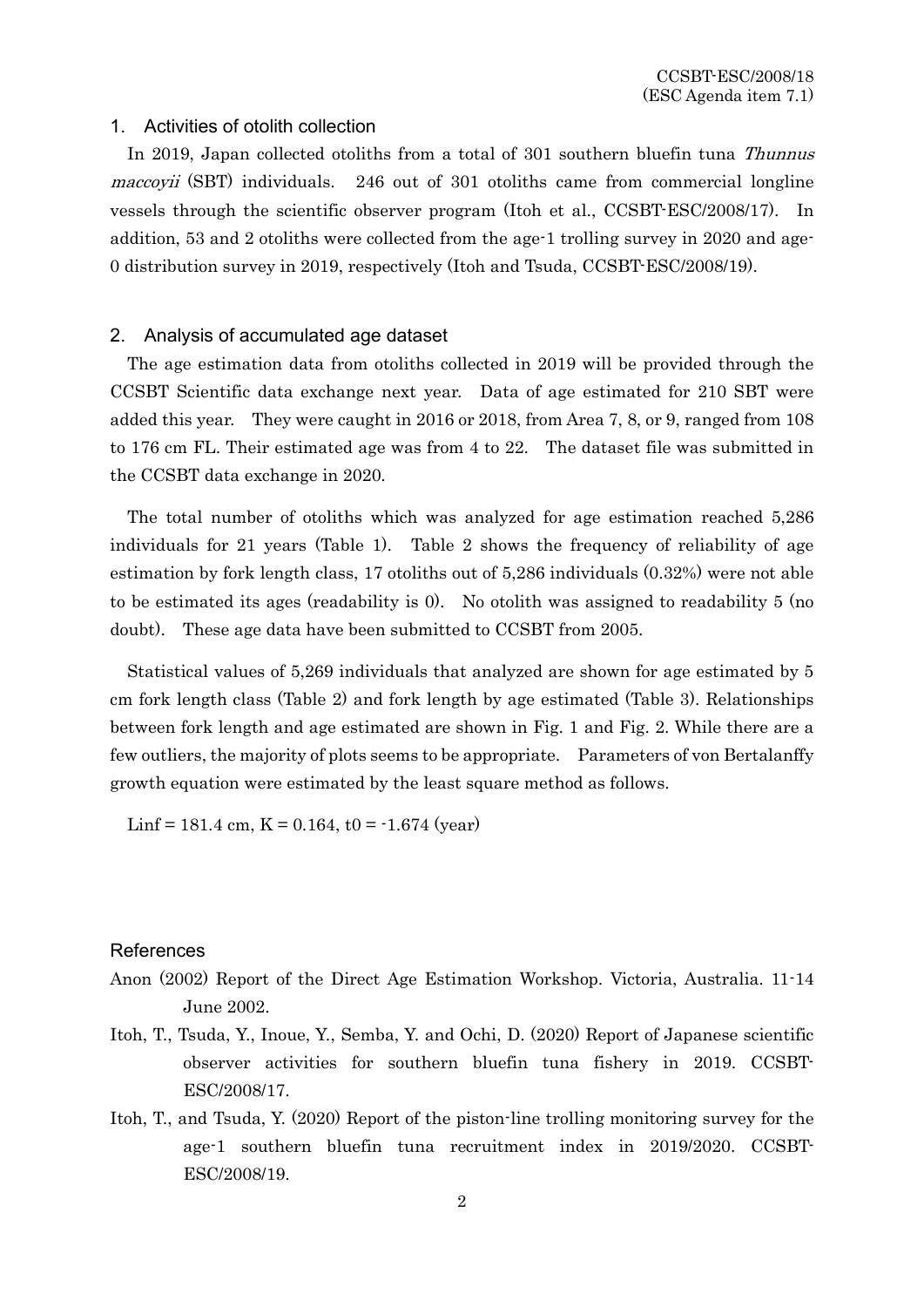| Year  | Area1 | Area2          | Area4          | Area <sub>5</sub> | Area7 | Area8 | Area9 | Other | Total |
|-------|-------|----------------|----------------|-------------------|-------|-------|-------|-------|-------|
| 1997  | 14    | 10             |                |                   |       | 32    |       |       | 56    |
| 1998  |       |                | 25             |                   |       | 203   | 20    | 1     | 249   |
| 1999  | 1     |                | 73             |                   | 144   | 332   | 36    |       | 586   |
| 2000  |       | 13             | 24             |                   | 37    | 94    | 110   |       | 278   |
| 2001  | 13    |                |                |                   | 70    | 56    | 206   |       | 345   |
| 2002  | 15    |                | 6              |                   | 47    | 28    | 159   |       | 255   |
| 2003  |       |                | 60             |                   | 42    | 78    | 302   |       | 482   |
| 2004  | 21    | 2              | 43             |                   | 31    | 93    | 157   |       | 347   |
| 2005  |       | 29             | 46             |                   | 5     | 83    | 251   |       | 414   |
| 2006  |       |                | 6              |                   |       | 17    | 84    |       | 108   |
| 2007  |       |                |                |                   |       | 194   | 104   |       | 299   |
| 2008  |       |                | 5              |                   | 33    | 106   | 93    |       | 237   |
| 2009  |       |                | 7              |                   |       | 141   | 77    |       | 225   |
| 2010  |       | 5              | 12             |                   |       | 57    |       | 6     | 80    |
| 2011  |       | 10             | 5              | 18                |       | 26    | 39    | 3     | 101   |
| 2012  |       |                | $\overline{2}$ |                   | 5     | 46    | 55    |       | 108   |
| 2014  |       | $\overline{2}$ | 1              |                   | 222   | 37    | 97    |       | 359   |
| 2015  |       |                | 32             | 1                 |       | 41    | 123   |       | 197   |
| 2016  |       |                |                |                   | 44    |       | 235   |       | 279   |
| 2017  |       |                |                |                   | 152   |       |       |       | 152   |
| 2018  |       | 3              |                |                   | 23    | 75    | 28    |       | 129   |
| Total | 64    | 76             | 347            | 19                | 855   | 1,739 | 2,176 | 10    | 5,286 |

Table 1 Total number of otoliths, by year of catch and CCSBT statistical area, which have been analyzed and submitted its data to CCSBT since 2005.

Table 2 Statistical value of fork length and age estimated at 5 cm fork length class in age estimated data by Japan.

| Fork    |                |    |              |                |       |                |   |                |      |                |                                 |                         |           |
|---------|----------------|----|--------------|----------------|-------|----------------|---|----------------|------|----------------|---------------------------------|-------------------------|-----------|
| length  |                |    |              |                |       | N Readability  |   |                |      |                | Age estimated (readability 1-5) |                         |           |
| class   | N              | 0  | $\mathbf{1}$ | 2              | 3     | 4              | 5 | N              | mean | median         | min                             | max                     | <b>SD</b> |
| $30-$   | $\overline{2}$ |    |              | $\overline{2}$ |       |                |   | $\overline{2}$ | 0.0  | 0              | 0                               | $\mathbf 0$             | 0.00      |
| $35-$   | 0              |    |              |                |       |                |   |                |      |                |                                 |                         |           |
| $40 -$  | 0              |    |              |                |       |                |   |                |      |                |                                 |                         |           |
| 45-     | 6              |    |              |                | 6     |                |   | 6              | 1.0  | 1              | 1                               | 1                       | 0.00      |
| $50-$   | 42             |    |              | 12             | 30    |                |   | 42             | 1.1  | 1              | 1                               | $\overline{\mathbf{c}}$ | 0.30      |
| $55-$   | 28             | 1  |              | 13             | 14    |                |   | 27             | 1.3  | $\mathbf{1}$   | 1                               | 2                       | 0.45      |
| 60-     | 2              |    |              | 2              |       |                |   | 2              | 2.0  | 2              | 2                               | 2                       | 0.00      |
| 65-     | 0              |    |              |                |       |                |   |                |      |                |                                 |                         |           |
| $70-$   | 1              |    |              | 1              |       |                |   | 1              | 2.0  | 2              | 2                               | 2                       |           |
| $75-$   | 1              |    |              | 1              |       |                |   | 1              | 2.0  | 2              | 2                               | 2                       |           |
| 80-     | 8              |    |              | 8              |       |                |   | 8              | 2.8  | 3              | $\overline{\mathbf{c}}$         | 4                       | 0.71      |
| $85 -$  | 69             |    | $\mathbf{1}$ | 53             | 15    |                |   | 69             | 2.7  | 3              | $\overline{2}$                  | 6                       | 0.74      |
| $90-$   | 98             |    | 4            | 71             | 23    |                |   | 98             | 2.8  | 3              | $\overline{\mathbf{c}}$         | 5                       | 0.77      |
| $95-$   | 110            |    |              | 73             | 37    |                |   | 110            | 3.6  | 4              | $\overline{\mathbf{c}}$         | 11                      | 1.12      |
| $100 -$ | 178            | 1  | 4            | 123            | 47    | 3              |   | 177            | 3.8  | 4              | $\mathbf{1}$                    | $\overline{7}$          | 0.93      |
| $105 -$ | 245            |    | 9            | 163            | 69    | 4              |   | 245            | 4.2  | 4              | $\overline{\mathbf{c}}$         | $\overline{7}$          | 0.97      |
| $110 -$ | 194            |    | 1            | 133            | 58    | 2              |   | 194            | 4.7  | 5              | $\overline{\mathbf{c}}$         | 9                       | 1.08      |
| $115 -$ | 221            |    | 10           | 133            | 76    | $\overline{2}$ |   | 221            | 5.2  | 5              | 2                               | 11                      | 1.15      |
| $120 -$ | 236            |    | 6            | 145            | 81    | 4              |   | 236            | 5.6  | 5              | 3                               | 12                      | 1.29      |
| $125 -$ | 224            |    | 4            | 134            | 79    | $\overline{7}$ |   | 224            | 6.3  | 6              | 4                               | 11                      | 1.33      |
| $130 -$ | 265            |    | 4            | 154            | 99    | 8              |   | 265            | 6.5  | 7              | 4                               | 11                      | 1.18      |
| $135 -$ | 288            |    | 7            | 175            | 102   | $\overline{4}$ |   | 288            | 7.2  | $\overline{7}$ | 4                               | 13                      | 1.45      |
| $140 -$ | 351            | 1  | 5            | 209            | 123   | 13             |   | 350            | 7.9  | 8              | 4                               | 13                      | 1.52      |
| $145 -$ | 400            | 1  | 9            | 245            | 137   | 8              |   | 399            | 8.7  | 9              | 4                               | 19                      | 1.78      |
| $150 -$ | 499            | 3  | 20           | 317            | 154   | 5              |   | 496            | 9.5  | 9              | 5                               | 17                      | 1.95      |
| $155 -$ | 434            |    | 11           | 276            | 135   | 12             |   | 434            | 10.3 | 10             | 6                               | 20                      | 2.10      |
| 160-    | 419            | 3  | 19           | 257            | 134   | 6              |   | 416            | 11.5 | 11             | 6                               | 24                      | 2.66      |
| 165-    | 296            | 2  | 20           | 182            | 86    | 6              |   | 294            | 13.1 | 13             | 4                               | 31                      | 3.58      |
| $170 -$ | 297            | 4  | 33           | 165            | 89    | 6              |   | 293            | 15.4 | 15             | 6                               | 29                      | 3.87      |
| $175 -$ | 170            | 1  | 22           | 94             | 53    |                |   | 169            | 17.1 | 16             | 7                               | 36                      | 5.14      |
| $180 -$ | 112            |    | 16           | 62             | 33    | 1              |   | 112            | 19.0 | 18             | 9                               | 32                      | 4.67      |
| 185-    | 49             |    | 7            | 32             | 10    |                |   | 49             | 19.5 | 19             | 8                               | 35                      | 5.94      |
| 190-    | 22             |    | 6            | 12             | 4     |                |   | 22             |      |                |                                 |                         |           |
| 195-    | 11             |    | 1            | 5              | 5     |                |   | 11             | 24.0 | 23             | 11                              | 33                      | 6.18      |
| $200 -$ | 5              |    | 1            | 3              | 1     |                |   | 5              | 25.0 | 27             | 20                              | 28                      | 3.39      |
| 205-    | 3              |    |              | $\overline{2}$ | 1     |                |   | 3              | 26.7 | 28             | 24                              | 28                      | 2.31      |
| Total   | 5,286          | 17 | 220          | 3,257          | 1,701 | 91             | 0 | 5,269          |      |                |                                 |                         |           |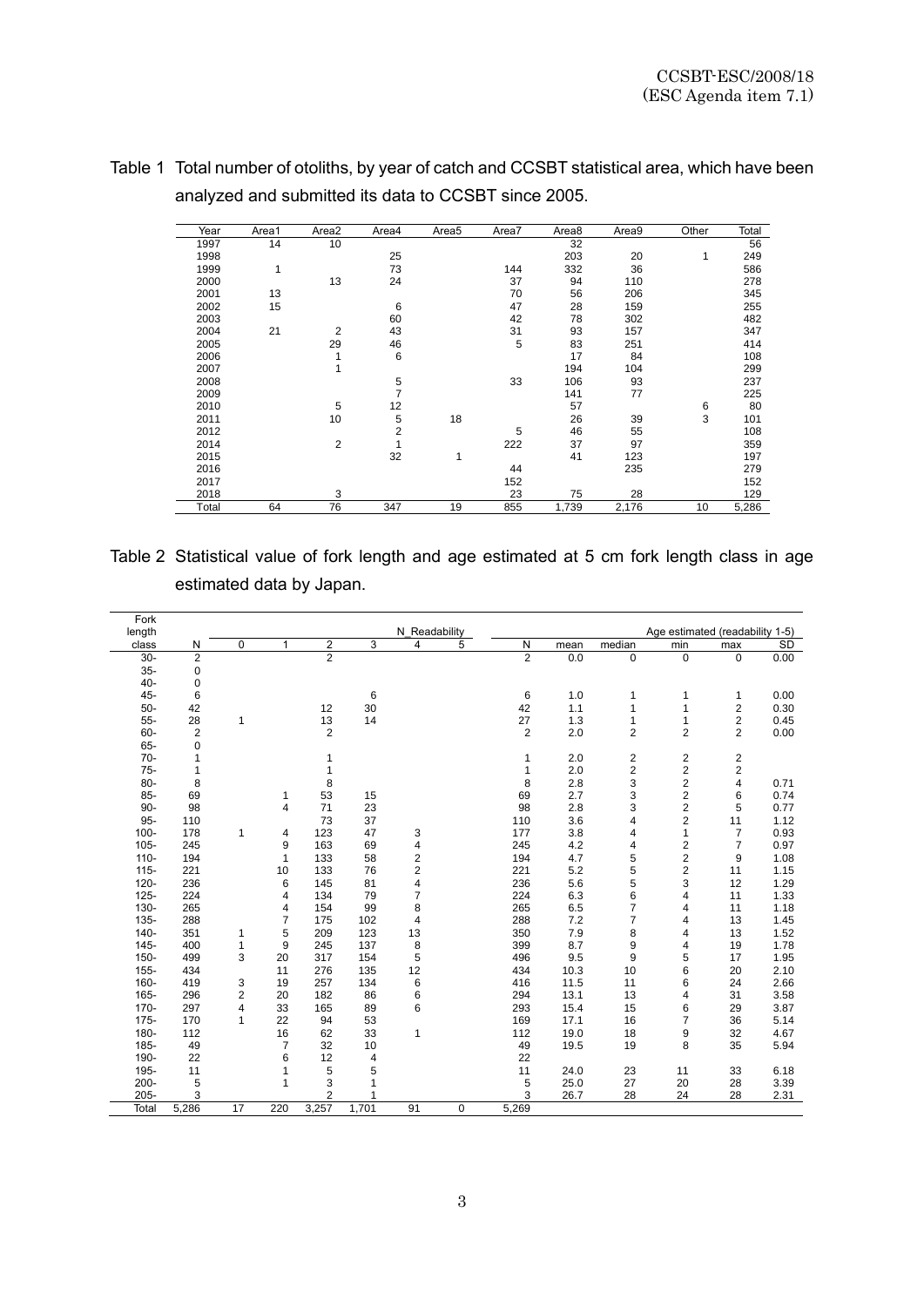| Age class    | N                | mean  | median | min | max | SD    |
|--------------|------------------|-------|--------|-----|-----|-------|
| 0            | $\overline{2}$   | 32.5  | 32.5   | 32  | 33  | 0.71  |
| $\mathbf{1}$ | 65               | 53.8  | 53.0   | 48  | 103 | 6.66  |
| 2            | 110              | 88.2  | 90.0   | 51  | 118 | 13.64 |
| 3            | 279              | 100.5 | 101.0  | 80  | 124 | 9.03  |
| 4            | 394              | 109.3 | 108.0  | 84  | 165 | 10.81 |
| 5            | 492              | 118.5 | 118.0  | 92  | 154 | 10.86 |
| 6            | 475              | 128.4 | 128.0  | 88  | 171 | 12.43 |
| 7            | 524              | 138.5 | 138.0  | 103 | 176 | 11.40 |
| 8            | 526              | 145.1 | 145.0  | 116 | 185 | 10.47 |
| 9            | 512              | 150.9 | 151.0  | 112 | 185 | 9.28  |
| 10           | 392              | 154.7 | 155.0  | 121 | 182 | 9.18  |
| 11           | 309              | 157.9 | 158.0  | 96  | 195 | 9.61  |
| 12           | 252              | 160.7 | 161.0  | 124 | 188 | 9.16  |
| 13           | 173              | 164.2 | 164.0  | 138 | 188 | 8.85  |
| 14           | 143              |       | 166.0  |     |     |       |
|              |                  | 166.1 |        | 146 | 187 | 8.32  |
| 15           | 113              | 169.1 | 170.0  | 149 | 187 | 7.97  |
| 16           | 121              | 171.6 | 172.0  | 148 | 193 | 8.61  |
| 17           | 65               | 171.1 | 172.0  | 152 | 184 | 7.00  |
| 18           | 62               | 175.1 | 174.5  | 163 | 195 | 8.19  |
| 19           | 57               | 174.5 | 175.0  | 145 | 191 | 8.54  |
| 20           | 36               | 175.5 | 175.0  | 158 | 201 | 7.79  |
| 21           | 40               | 179.1 | 178.5  | 167 | 196 | 7.20  |
| 22           | 23               | 179.7 | 177.0  | 170 | 195 | 7.57  |
| 23           | 22               | 179.4 | 175.5  | 168 | 200 | 10.31 |
| 24           | 18               | 180.7 | 180.0  | 162 | 207 | 9.36  |
| 25           | $\boldsymbol{7}$ | 179.9 | 184.0  | 167 | 191 | 9.15  |
| 26           | 15               | 178.3 | 178.0  | 165 | 197 | 7.43  |
| 27           | 9                | 184.8 | 181.0  | 174 | 203 | 10.58 |
| 28           | 10               | 187.7 | 184.0  | 172 | 205 | 12.72 |
| 29           | 5                | 183.2 | 184.0  | 172 | 195 | 9.73  |
| 30           | 5                | 184.0 | 182.0  | 178 | 196 | 6.96  |
| 31           | 3                | 178.3 | 185.0  | 165 | 185 | 11.55 |
| 32           | $\mathbf 2$      | 187.5 | 187.5  | 184 | 191 | 4.95  |
| 33           | $\mathbf{1}$     | 197.0 | 197.0  | 197 | 197 |       |
| 34           | 1                | 186.0 | 186.0  | 186 | 186 |       |
|              |                  |       |        |     |     | 7.94  |
| 35           | 3                | 185.0 | 188.0  | 176 | 191 |       |
| 36           | $\mathbf{1}$     | 177.0 | 177.0  | 177 | 177 |       |
| 37           |                  |       |        |     |     |       |
| 38           |                  |       |        |     |     |       |
| 39           |                  |       |        |     |     |       |
| 40           |                  |       |        |     |     |       |
| 41           |                  |       |        |     |     |       |
| 42           |                  |       |        |     |     |       |
| 43           |                  |       |        |     |     |       |
| 44           |                  |       |        |     |     |       |
| 45           | 1                | 191.0 | 191.0  | 191 | 191 |       |

| Table 3 Statistical values of fork length at age in age estimated data by Japan. |  |  |  |  |  |
|----------------------------------------------------------------------------------|--|--|--|--|--|
|                                                                                  |  |  |  |  |  |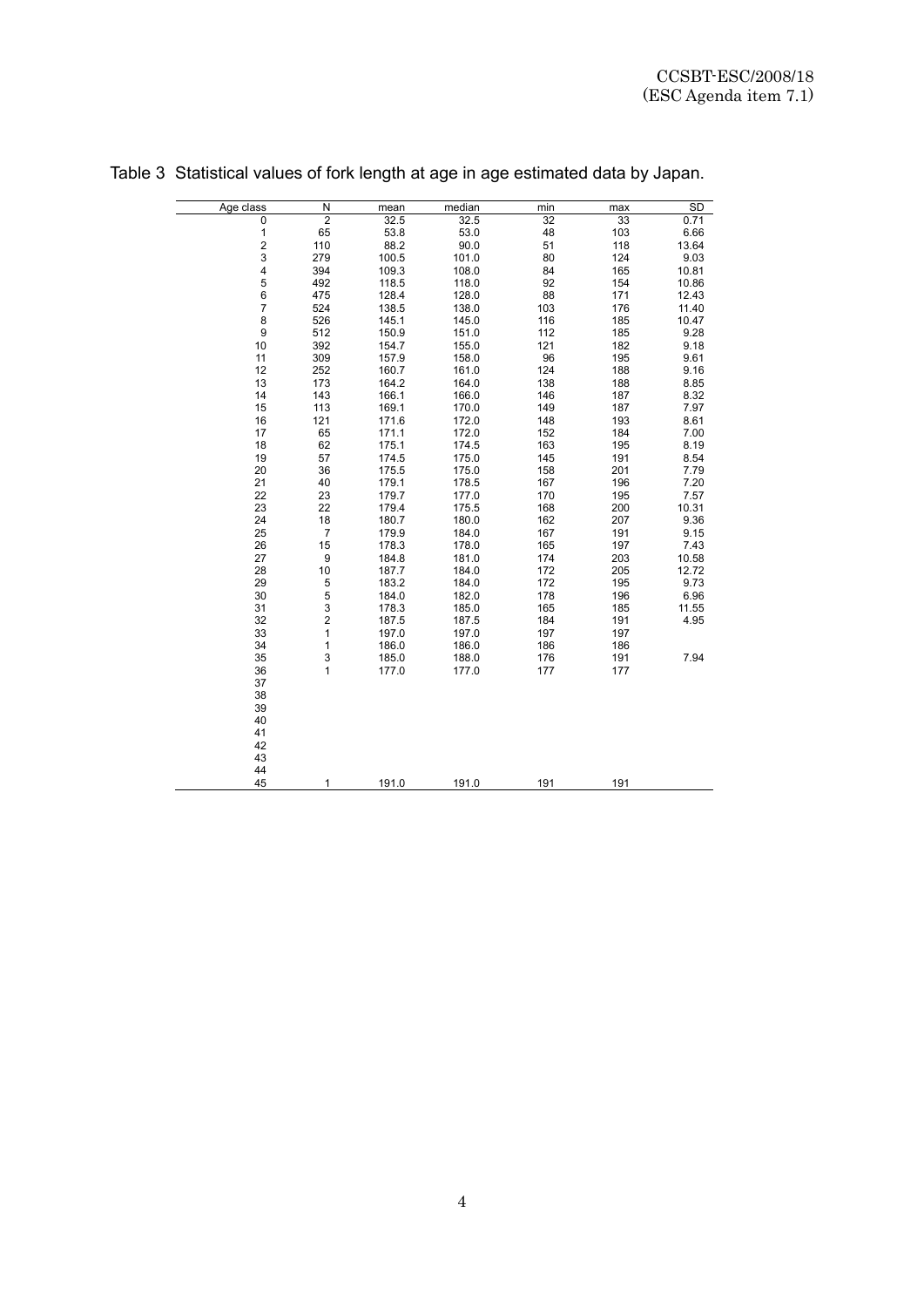

Fig. 1 Boxplot of age estimated at fork length in 5 cm class in Japanese age estimated data (Upper panel). Boxplot of fork length at age estimated in Japanese age estimated data (Lower panel).